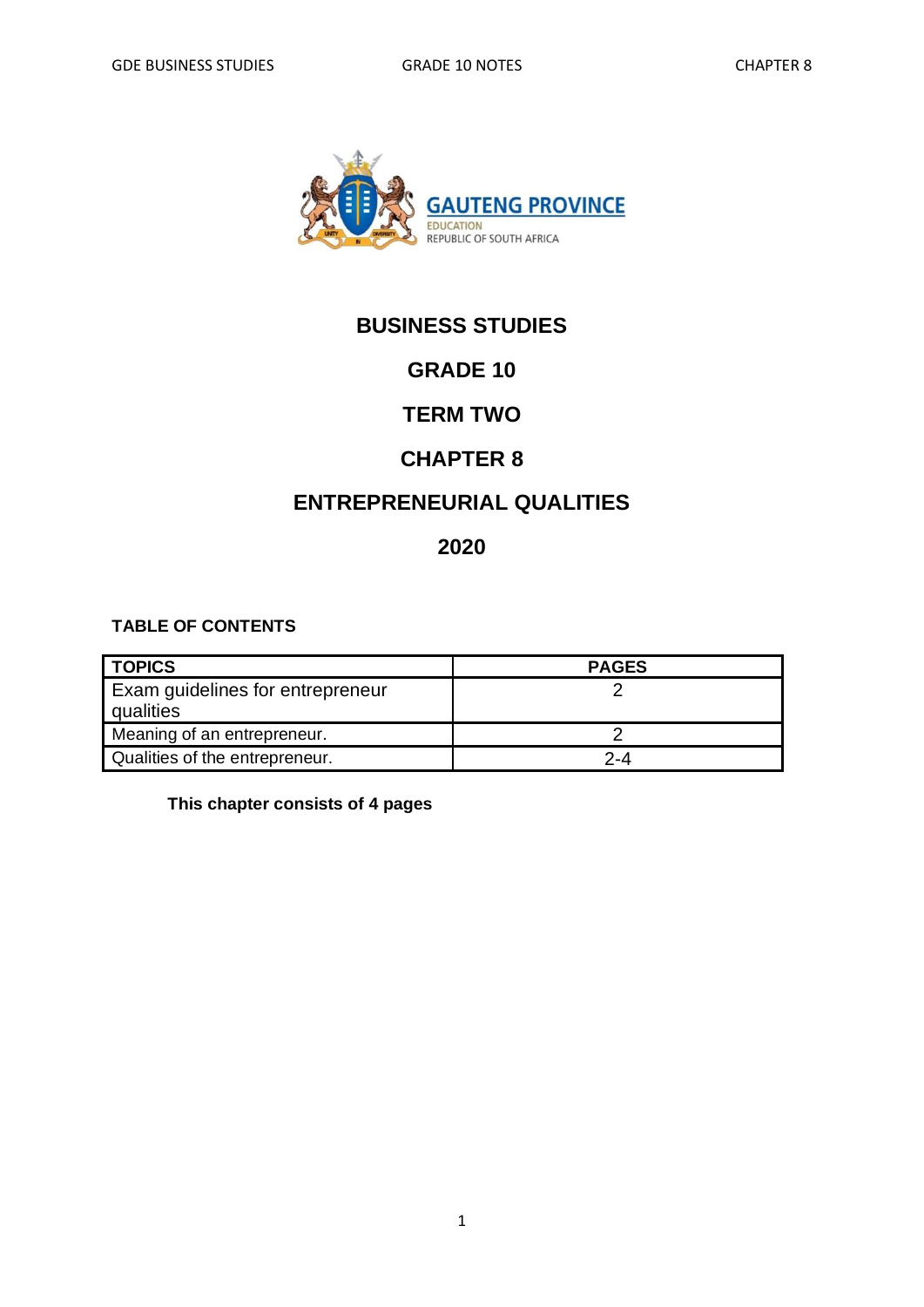#### **CONTENT DETAILS FOR TEACHING, LEARNING AND ASSESSMENT PURPOSES**

#### **Learners must be able to:**

- Define the meaning of an entrepreneur.
- Outline/Explain/Discuss the qualities of the entrepreneur.
- Identify the qualities of the entrepreneur from given case studies/scenarios/cartoons/pictures
- Evaluate the qualities of the entrepreneur from given case studies/scenarios/cartoons/pictures and make recommendations for improvement.
- Visit a local entrepreneur and evaluate him/her on the qualities of the entrepreneur.

### **1.1 Meaning of an entrepreneur**

- An entrepreneur is a person who produces goods and services which he/she then sells in order to make money.
- An entrepreneur is a person with knowledge and the skills to combine and coordinate the factors of production in order to make a profit.
- It is an individual who organises, owns, manages and take the risks of a business.
- Individuals who identify new business opportunities by gathering resources to take advantage of the opportunities and start businesses.
- An entrepreneur is a person who recognises new business opportunities/invents new methods of production and successfully establishes new markets.

| Bid dreamers with a clear<br>vision       | Entrepreneurs have big dreams of realizing long-term<br>rewards in the form of profits.<br>They strive to reach a sense of personal realization.<br>They set clear and specific goals.<br>They see possibilities and are creative to imagine<br>achievement thereof.<br>They are action-oriented people who enjoy and strive for<br>success in everything they do.                                                                                                                                                        |
|-------------------------------------------|---------------------------------------------------------------------------------------------------------------------------------------------------------------------------------------------------------------------------------------------------------------------------------------------------------------------------------------------------------------------------------------------------------------------------------------------------------------------------------------------------------------------------|
| Confidence in one's ability<br>to succeed | Entrepreneurs are self-confident and believe in their own<br>$\bullet$<br>abilities to succeed.<br>They recognise their skills and abilities and can visualise<br>themselves succeeding with hard work and determination.<br>They recognise their areas of weaknesses and are not<br>afraid ask for help from others in order to succeed.                                                                                                                                                                                 |
| Desire for responsibility                 | Entrepreneurs find it hard to work for other people or to<br>$\bullet$<br>take instructions from managers as they like being in<br>control.<br>They strive for autonomy and like to make their own<br>decisions.<br>They prefer to be the creators of their own future.<br>They find it hard to work for other people or to take<br>instructions from managers as they like being in control.<br>They strive for autonomy and like to make their own<br>decisions.<br>They prefer to be the creators of their own future. |

### **1.2 Qualities of an entrepreneur**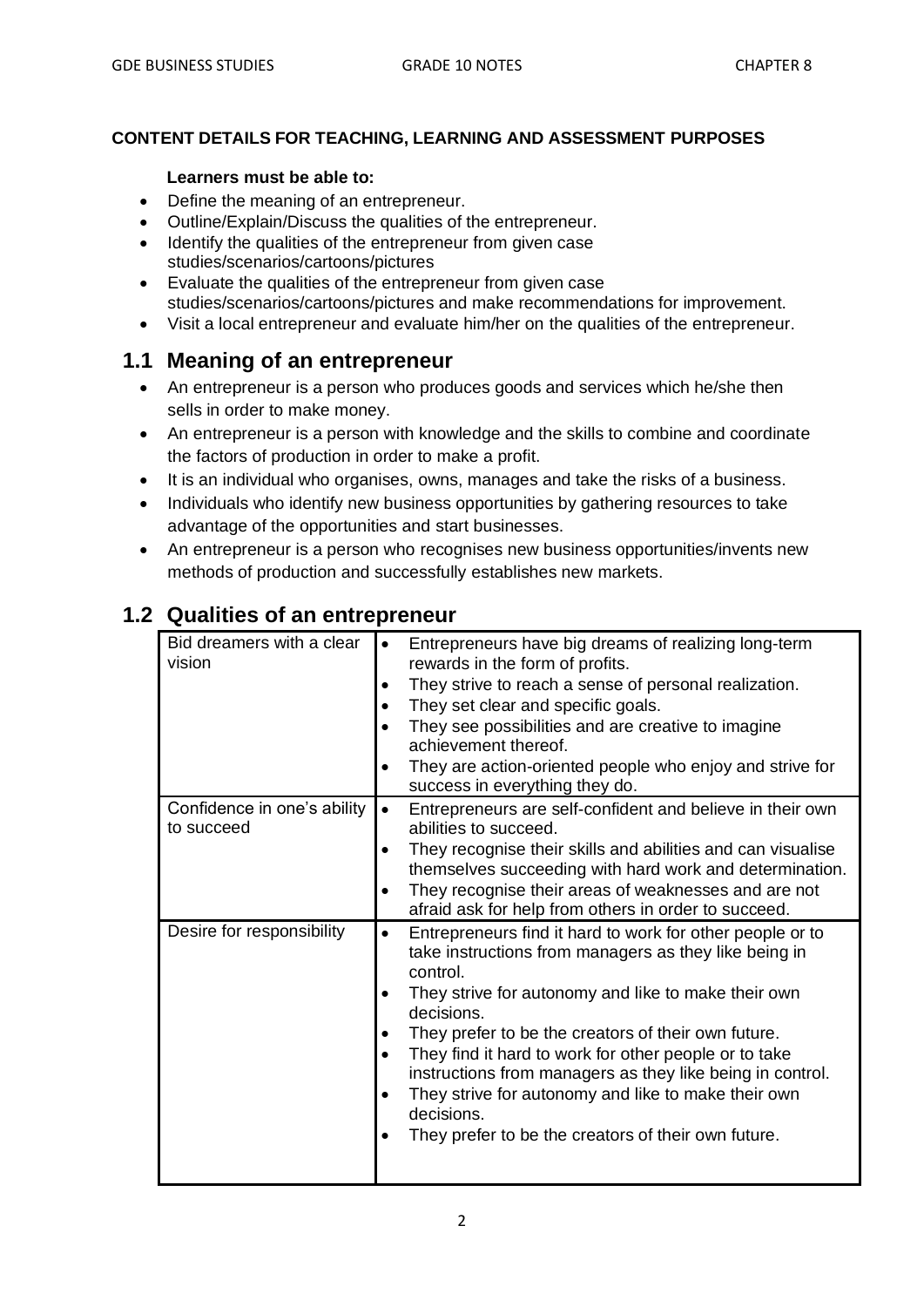| Willpower to overcome    | Entrepreneurs have the desire and willpower to solve<br>$\bullet$                                                    |
|--------------------------|----------------------------------------------------------------------------------------------------------------------|
| obstacles                | problems and establish a successful business.                                                                        |
|                          | They are ambitious, set their goals and work to achieve<br>$\bullet$<br>them.                                        |
|                          | $\bullet$                                                                                                            |
|                          | They set their own working schedules to achieve their<br>goals.                                                      |
|                          | They have the determination to keep going even when<br>$\bullet$                                                     |
|                          | things are not working in their favour.                                                                              |
|                          | They redirect their energies into new ventures by<br>$\bullet$                                                       |
|                          | refocusing if one business fails.                                                                                    |
|                          | Their determination ensures success can be achieved.<br>$\bullet$                                                    |
| Passion and ambition     | Entrepreneurs are driven by their passion and willingness<br>$\bullet$                                               |
|                          | to succeed in the things they believe in.                                                                            |
|                          | They are self-driven to achieve their goals.<br>$\bullet$                                                            |
|                          | They have a high level of enthusiasm and a willingness to<br>$\bullet$                                               |
|                          | learn from mistakes.                                                                                                 |
| Risk taking              | Entrepreneurs take calculated risk takers as they weigh up<br>$\bullet$<br>and what they might lose before deciding. |
|                          | They weigh risks carefully and once a decision made,<br>$\bullet$                                                    |
|                          | have the courage to see it through.                                                                                  |
|                          | They risk their own money when they start their business<br>$\bullet$                                                |
|                          | as they envisage to make a profit.                                                                                   |
|                          | They are flexible in their decisions should they turn out to<br>$\bullet$                                            |
|                          | be wrong.                                                                                                            |
| Perseverance             | Entrepreneurs keep on going even if things are difficult<br>$\bullet$                                                |
|                          | and the future looks bleak.                                                                                          |
|                          | They do not give up easily and have an amazing ability to<br>$\bullet$                                               |
|                          | keep going.<br>They cannot be easily persuaded to change direction or<br>$\bullet$                                   |
|                          | do something else.                                                                                                   |
|                          | They are goal orientated and cannot tolerate failure.                                                                |
|                          | Success is the only result acceptable to them and often<br>$\bullet$                                                 |
|                          | become workaholics.                                                                                                  |
| Exceptional organisation | Entrepreneurs are good at combining the other three                                                                  |
| skills                   | factors of production.                                                                                               |
|                          | They can take charge of a situation and make the<br>$\bullet$<br>business work.                                      |
|                          | They can get things done by turning plans into action.<br>٠                                                          |
|                          | They have good planning and time management skills to<br>$\bullet$                                                   |
|                          | put things in order.                                                                                                 |
|                          | They are good at imposing structure and creating order.<br>٠                                                         |
| Management and           | The entrepreneurs' management skills enable them to<br>$\bullet$                                                     |
| leadership               | plan, lead, organise and control the activities of the people                                                        |
|                          | who work with them.                                                                                                  |
|                          | They are good leaders who can motivate and inspire<br>٠                                                              |
|                          | others to do their best.                                                                                             |
|                          | They are good communicators, skilled at resolving conflict<br>$\bullet$<br>and generating enthusiasm in others.      |
|                          | They know what they are not good at and get others to<br>$\bullet$                                                   |
|                          | complement their strengths.                                                                                          |
|                          |                                                                                                                      |
|                          |                                                                                                                      |